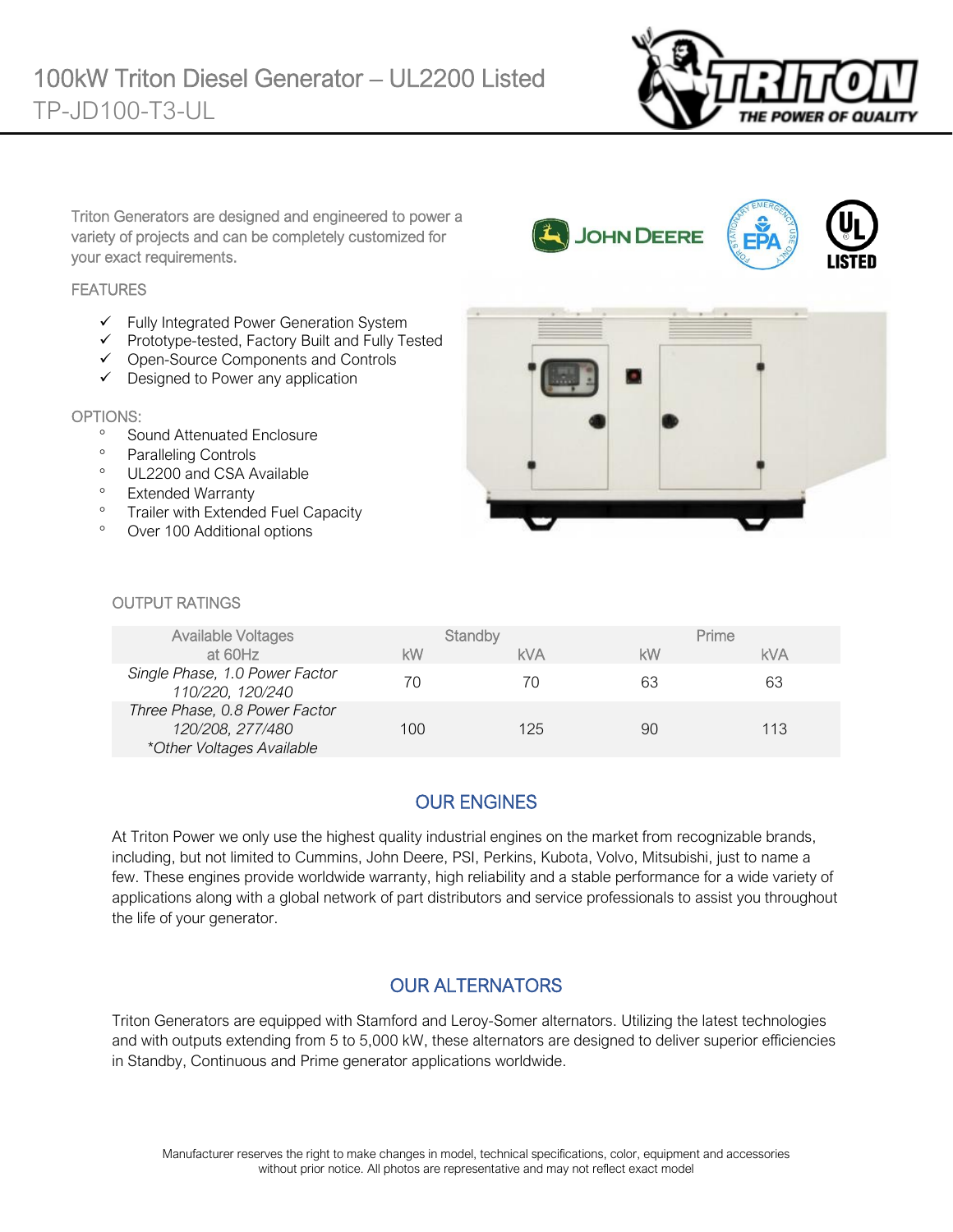

#### ENGINE INFORMATION

| Engine Make                      | John Deere                  |
|----------------------------------|-----------------------------|
| Model                            | 4045HF285                   |
| <b>Tier Rating</b>               | Tier 3                      |
| Engine Speed (RPM)               | 1800                        |
| Engine Power Output at rated RPM | 118 kWm / 158 HP            |
| Cooling                          | <b>Radiator Cooled</b>      |
| Aspiration                       | Turbocharged and Air to Air |
| Total Displacement (Liter)       | 4.5                         |
| No. of Cylinders and Build       | 4, In Line                  |
| <b>Bore and Stroke</b>           | 106 x 127                   |
| <b>Compression Ratio</b>         | 19.1:1                      |
| Governor                         | Electronic                  |
| Fuel Consumption (L/hr)          |                             |
| <b>Full Load</b>                 | 31.17                       |
| 75% Load                         | 24.82                       |
| 50% Load                         | 17.76                       |
| Oil Capacity (Liter)             | 12                          |
| Coolant Capacity (Liter)         | 25                          |

## ALTERNATOR INFORMATION

| Manufacturer                          | Leroy Somer or Stamford                                         |
|---------------------------------------|-----------------------------------------------------------------|
| Design                                | Brushless single bearing, revolving field                       |
| <b>Stator</b>                         | 2/3 pitch                                                       |
| Rotor                                 | Single bearing, flexible disc                                   |
| <b>Insulation System</b>              | Class H                                                         |
| <b>Standard Temperature Rise</b>      | 125 -163°C Continuous                                           |
| Exciter Type                          | <b>Self Excited</b>                                             |
| <b>Phase Rotation</b>                 | A(U), B(V), C(W)                                                |
| <b>Alternator Cooling</b>             | Direct drive centrifugal blower fan                             |
| AC Waveform Total Harmonic Distortion | No load < $1.5\%$ . Non distorting balanced linear load < $5\%$ |
| Telephone Influence Factor (TIF)      | <50 per NEMA MG1-22.43                                          |
| Telephone Harmonic Factor (THF)       | $<$ 2%                                                          |
|                                       |                                                                 |

# DEEP SEA DIGITAL CONTROLLER

- Adaptable for a wide variety of single gen-set applications, supporting diesel, gas and petrol engines.
- Monitors engine speed, oil pressure, coolant temperature, frequency, voltage, current, power and fuel level, giving you comprehensive engine and alternator protection.
- <sup>o</sup> Easy USB configuration via the DSE PC Suite or directly through the controller's panel.
- <sup>o</sup> Standard units include models DSE4520 or DSE4510. Additional models for AutoStart (DSE73XX and DSE74XX Series) and Synchronization (DSE86XX Series) available upon request on customized equipment.

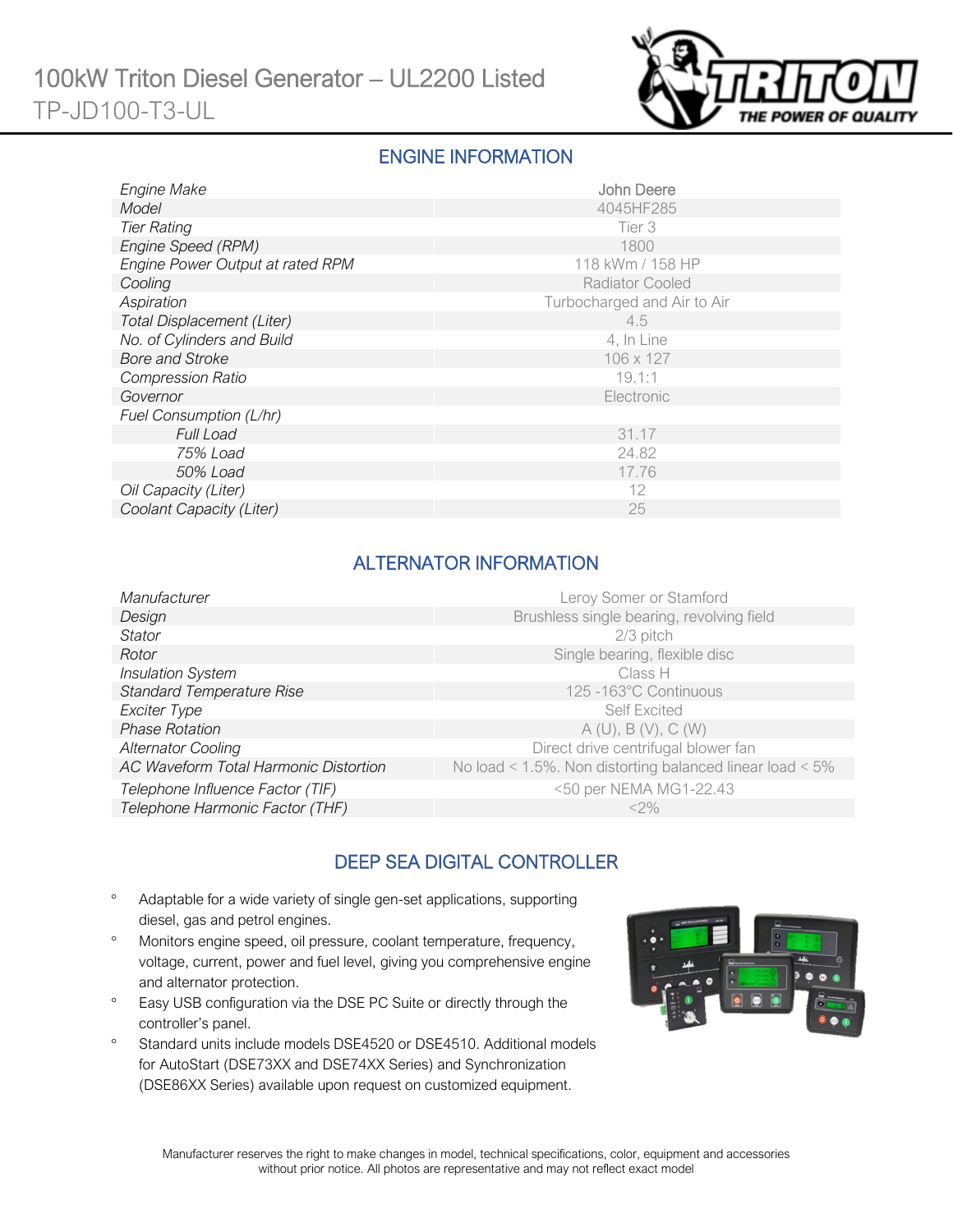

### STANDARD ITEMS

Engine System:

Ī

- o Oil Drain Extension
- o Air Cleaner
- o Critical Exhaust Silencer (Enclosed Versions)
- o Expanded Metal Safety Guards
- Fuel System
	- o Primary Fuel Filter
	- o Fuel Lock-off
		- o Flexible Fuel Lines
	- Cooling System
		- o Factory Installed Radiator
		- o 50/50 Ethylene glycol antifreeze
		- o Radiator Drain Extension
- Electrical System
	- o Unit Mounted Mainline Circuit Breaker
	- o Battery Charging Alternator
	- o Battery Tray and Cables
	- o Emergency Stop Switch
- ✓ Generator Set
	- o Mounted on Heavy Duty Steel Base Frame
	- o Anti-Vibration Pads between Engine/Alternator and Frame
	- o Full Factory Load Bank Testing
	- o Sub-Base Lifting Points
- ✓ Alternator
	- o Single and Three Phase
	- o 12 Lead Stamford or Leroy-Somer
- ✓ Enclosure (if selected)
	- o Heavy Duty Steel Enclosure (Aluminum Options)
	- o Powder Coated Finish
	- o Easy Access to All Service Points
	- o Fully Sound Attenuated
	- o Advanced Water and Dust Proofing
	- o Easy to Transport
	- o Includes 8-hour single wall fuel tank

# OPTIONAL ITEMS

- Engine System:
	- o Upgraded Exhaust Silencers (Hospital, Residential, Critical)
	- o Heavy Duty Air filters
	- o Oil Heater
	- o Block Heater (Circulating, up to 5000 Watt)
- Fuel System
	- o Multi-Valve Fuel Connections
	- o Fuel Cooler
- Electrical System
	- o Battery Charger (Standard and Float Type)
	- o Additional Circuit Breakers
	- o Shunt Trips
	- o Electrically Controlled Breakers
	- o Medium Voltage Alternators
	- o Paralleling Systems
	- o Electrical Connections (Cam-Locks, Refer Plugs, Distro Panel, and more)
- Cooling System
	- o Upgraded Radiator Systems
	- o Marine Grade Radiator
	- Generator Set
		- o Seismic Isolators
		- o Remote Mounted Control System
- **Enclosure** 
	- o Aluminum Enclosure
	- o Ultra-Quiet Enclosure
	- o 20 and 40' Container Packages
	- o Custom Paint Colors
- Alternator
	- o 600 Voltage
	- o Medium Voltage (1000 to 13,200 voltage)
	- o Two Bearing
- Additional Options
	- o Please inquire, Triton can assist in engineering nearly any option